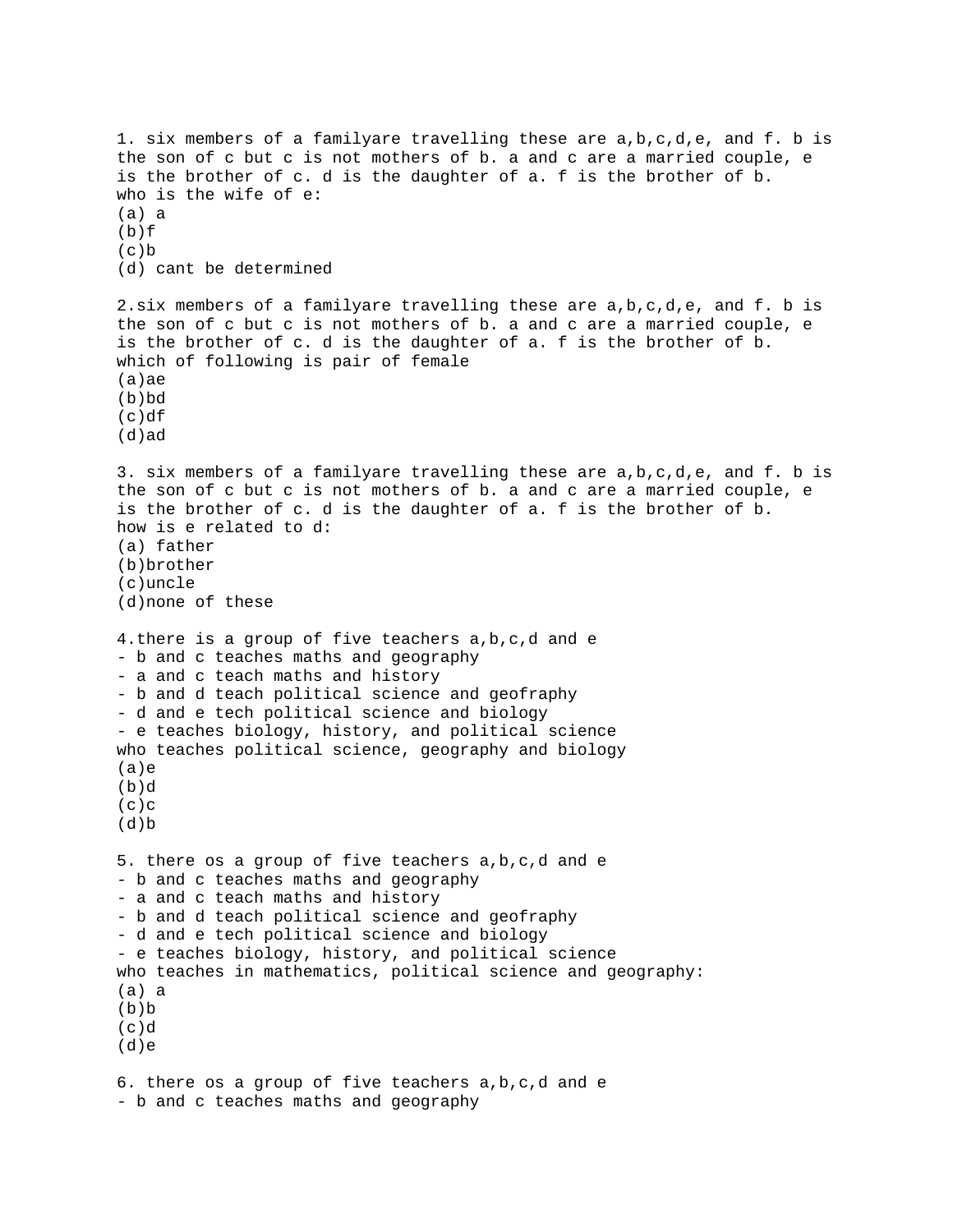```
- a and c teach maths and history 
- b and d teach political science and geofraphy 
- d and e tech political science and biology 
- e teaches biology, history, and political science 
who teaches maths, geography and history 
(a) c 
(b)e 
(c)a
(d)7. there os a group of five teachers a,b,c,d and e 
- b and c teaches maths and geography 
- a and c teach maths and history 
- b and d teach political science and geofraphy 
- d and e tech political science and biology 
- e teaches biology, history, and political science 
who teaches maths, geography and history 
(a) e 
(b)a 
(c)d(d)c8.there os a group of five teachers a,b,c,d and e 
- b and c teaches maths and geography 
- a and c teach maths and history 
- b and d teach political science and geofraphy 
- d and e tech political science and biology 
- e teaches biology, history, and political science 
who teaches political science, history and biology 
(a)a 
(b)b(c)c
(d)e 
9.1.gita, ravi and suresh are children of. mr. and mrs. khanna 
2. renu,raja and sumit are children of mr. and mrs. chopra 
3. sumit and gita are married and ashok and sanjay their children 
4. garima and ram are children of mr. and mrs. chawla/ 
5 garima is married to suresh and has three children rata,sonu,raju 
how is ravi related to raju 
(a)brother 
(b)uncle 
(c)cousin 
(d)maternal uncle 
10.1.gita, ravi and suresh are children of. mr. and mrs. khanna 
2. renu,raja and sumit are children of mr. and mrs. chopra 
3. sumit and gita are married and ashok and sanjay their children 
4. garima and ram are children of mr. and mrs. chawla/ 
5 garima is married to suresh and has three children rata,sonu,raju 
how ravi related to ashok 
(a)maternal uncle 
(b)cousin 
(c)brother in law
```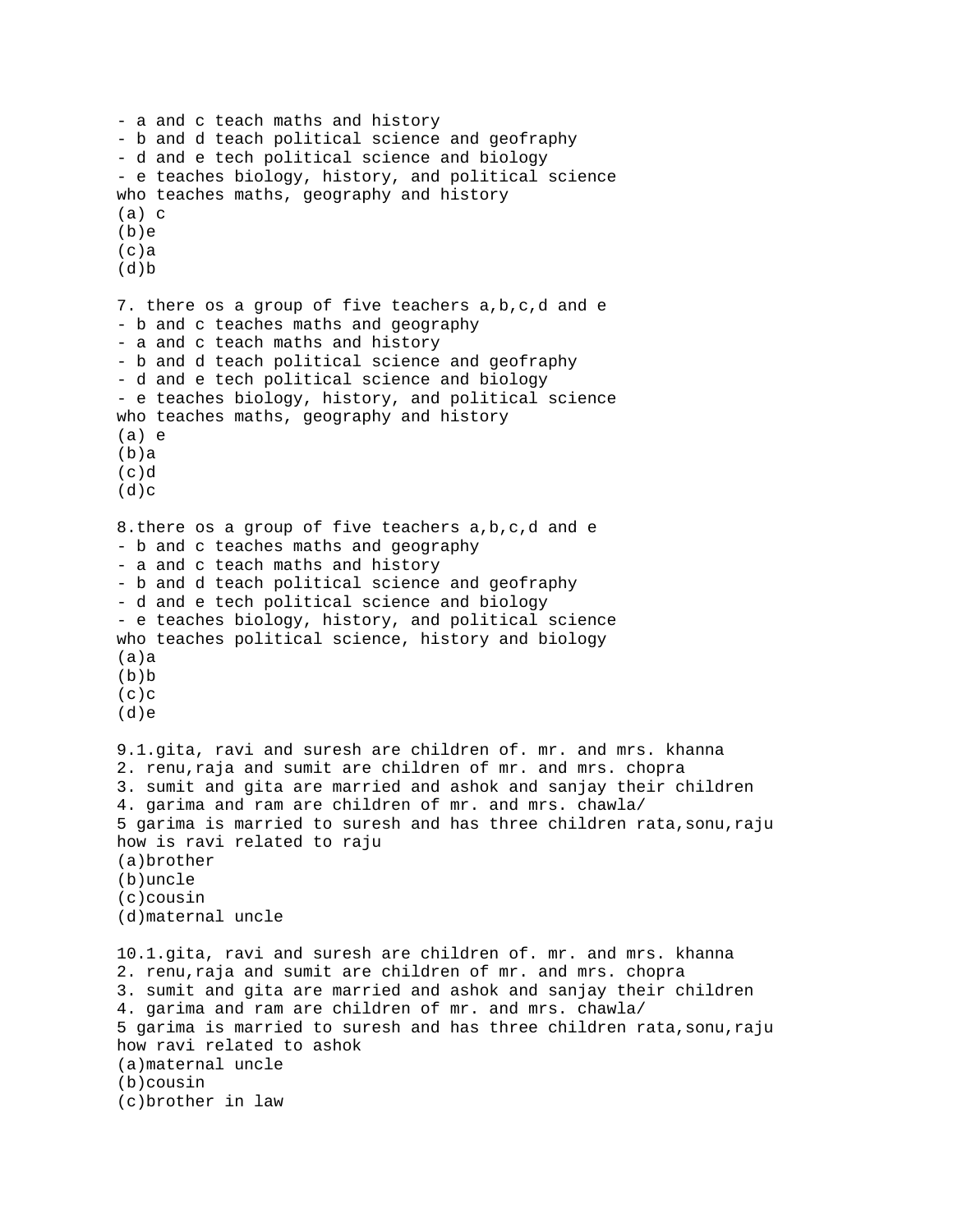(d)father in law

11.1.gita, ravi and suresh are children of. mr. and mrs. khanna 2. renu,raja and sumit are children of mr. and mrs. chopra 3. sumit and gita are married and ashok and sanjay their children 4. garima and ram are children of mr. and mrs. chawla/ 5 garima is married to suresh and has three children rata,sonu,raju how is ram related to suresh: (a)brother (b)cousin (c)uncle (d)brother in law 12. 1.gita, ravi and suresh are children of. mr. and mrs. khanna 2. renu,raja and sumit are children of mr. and mrs. chopra 3. sumit and gita are married and ashok and sanjay their children 4. garima and ram are children of mr. and mrs. chawla/ 5 garima is married to suresh and has three children rata,sonu,raju what is the surname of sanjay: (a) chawla (b) chopra (c) khanna (d) suresh 13. 1.gita, ravi and suresh are children of. mr. and mrs. khanna 2. renu,raja and sumit are children of mr. and mrs. chopra 3. sumit and gita are married and ashok and sanjay their children 4. garima and ram are children of mr. and mrs. chawla/ 5 garima is married to suresh and has three children rata,sonu,raju how is ram related to rita: (a) brother (b) uncle (c) maternal uncle (d) cousin 14. 1.gita, ravi and suresh are children of. mr. and mrs. khanna 2. renu,raja and sumit are children of mr. and mrs. chopra 3. sumit and gita are married and ashok and sanjay their children 4. garima and ram are children of mr. and mrs. chawla/ 5 garima is married to suresh and has three children rata,sonu,raju renu is sanjay's ---------- (a) sister (b)sister in law (c)aunty (d)cousin 15. 1.gita, ravi and suresh are children of. mr. and mrs. khanna 2. renu,raja and sumit are children of mr. and mrs. chopra 3. sumit and gita are married and ashok and sanjay their children 4. garima and ram are children of mr. and mrs. chawla/ 5 garima is married to suresh and has three children rata,sonu,raju raju's sur name is: (a) chawla (b)khanna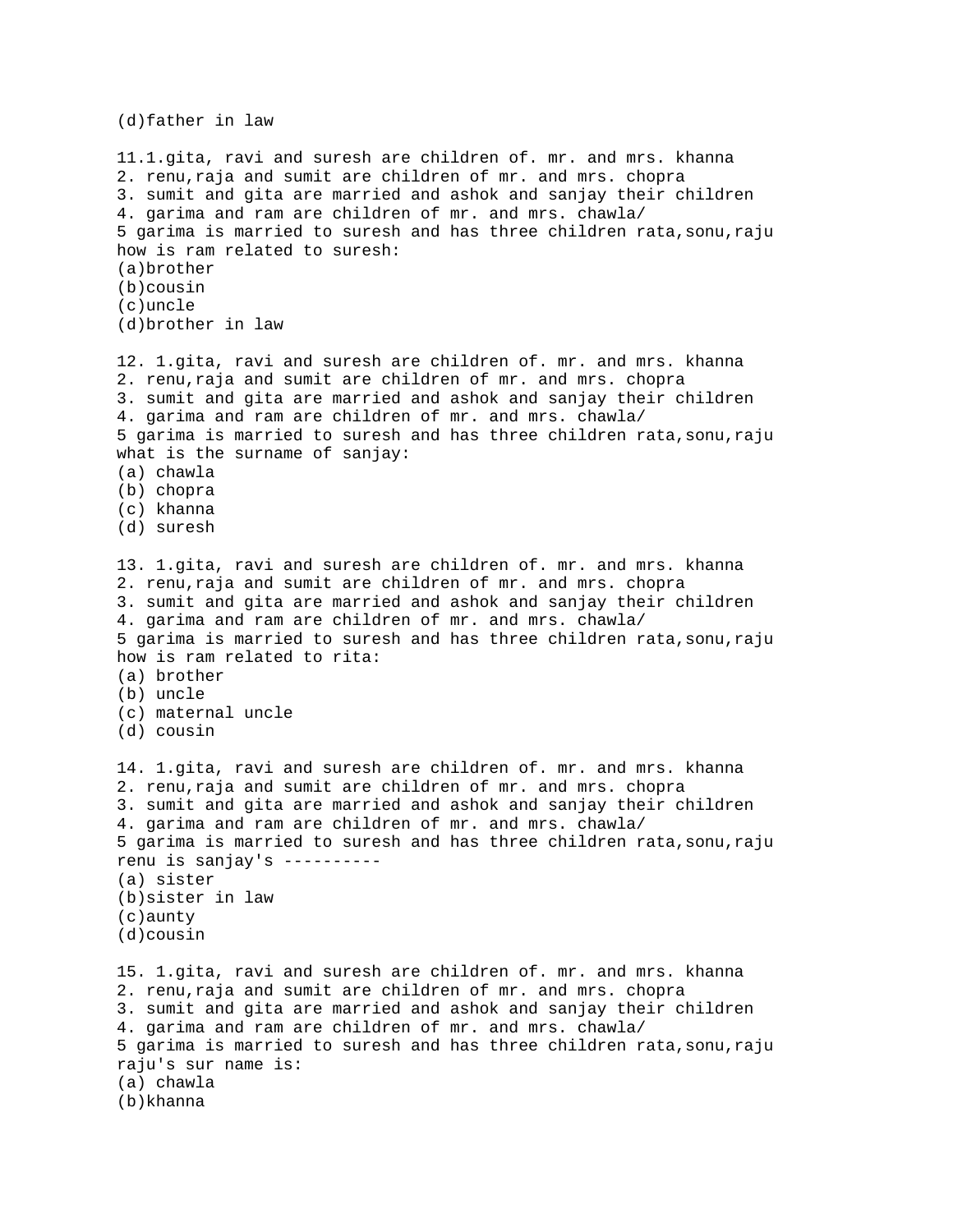(c)chopra (d)none of these 16. 1.gita, ravi and suresh are children of. mr. and mrs. khanna 2. renu,raja and sumit are children of mr. and mrs. chopra 3. sumit and gita are married and ashok and sanjay their children 4. garima and ram are children of mr. and mrs. chawla/ 5 garima is married to suresh and has three children rata,sonu,raju sumit and suresh are related as: (a) brother in law (b)cousin (c)brother (d)uncle 17. 1.gita, ravi and suresh are children of. mr. and mrs. khanna 2. renu,raja and sumit are children of mr. and mrs. chopra 3. sumit and gita are married and ashok and sanjay their children 4. garima and ram are children of mr. and mrs. chawla/ 5 garima is married to suresh and has three children rata,sonu,raju how sonu related to ravi. (a) brother (b)brother in law (c)nephew (d)father 18.1.gita, ravi and suresh are children of. mr. and mrs. khanna 2. renu,raja and sumit are children of mr. and mrs. chopra 3. sumit and gita are married and ashok and sanjay their children 4. garima and ram are children of mr. and mrs. chawla/ 5 garima is married to suresh and has three children rata,sonu,raju how garima is related to mr. & mrs. khanna: (a)daughter (b)neice (c)sister in law (d)daughter in law 19. 1.gita, ravi and suresh are children of. mr. and mrs. khanna 2. renu,raja and sumit are children of mr. and mrs. chopra 3. sumit and gita are married and ashok and sanjay their children 4. garima and ram are children of mr. and mrs. chawla/ 5 garima is married to suresh and has three children rata,sonu,raju how ashok and sanjay are lated to mr. mrs. copra: (a)sons (b)nephews (c)grand son (d)none of these 20. in the office amongst staff a,b,c,d ,e of g. h there is only computer. a programe has to be made and can be made by only one person at a time. the office has 3 shifts, the morning shift from 6 am-12 am has 3 staff, afternoon shift from 12am. to 6 pm. has 3 staff, evening shift from 6 pm to 12 pm has 2 staff one of the person did not used a printer: 1 b is the last person who use the computer 2 h use the computer after a and came iwth a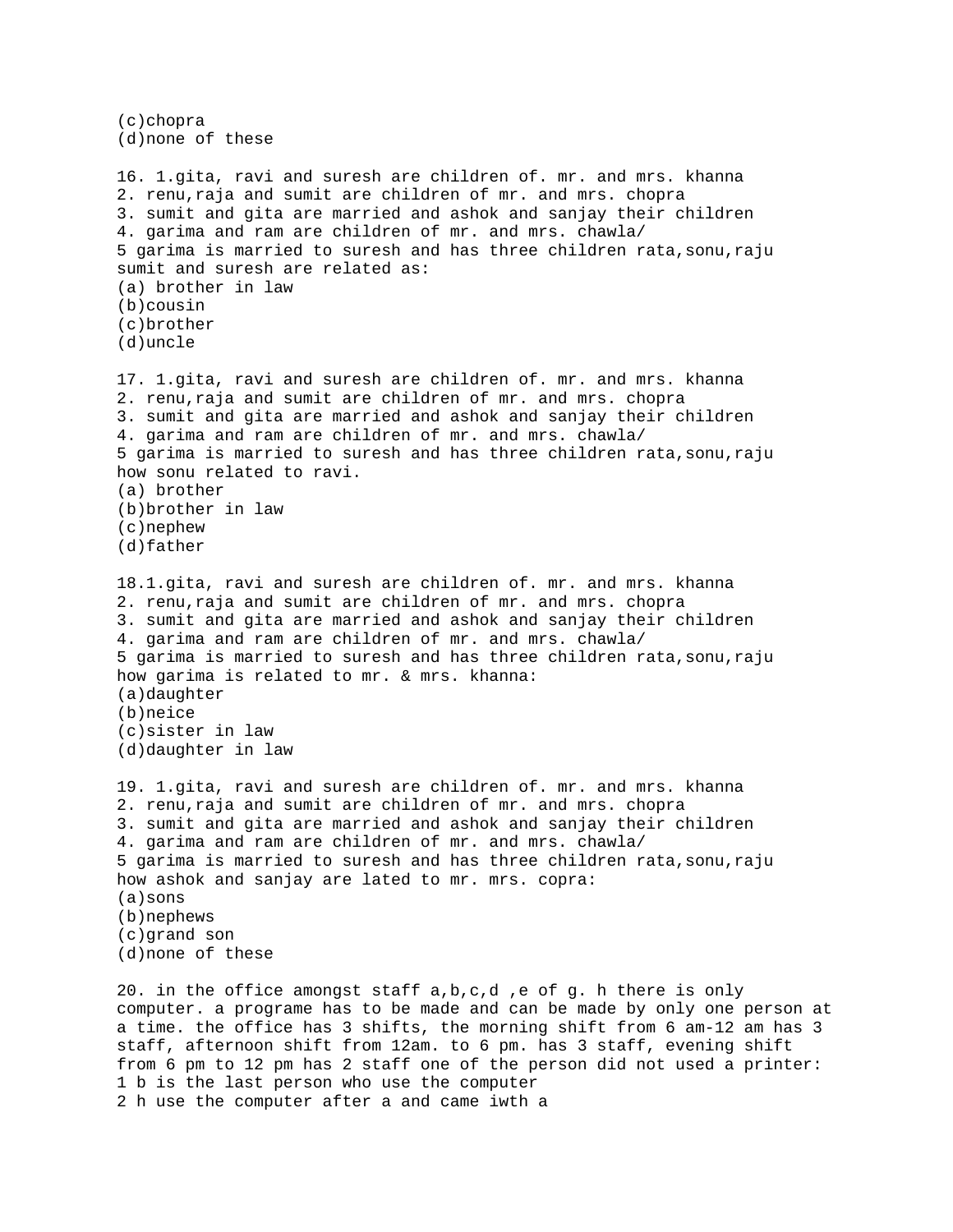```
3 d used the computer after h and come with h but before e 
4 c used the computer before b but arrived after e 
5 a use the computer before f and arrived before g 
if g used a computer justbefore c who use 4: 
(a) a 
(b)b(c)e 
(d)d21. in the office amongst staff a,b,c,d ,e of g. h there is only 
computer. a programe has to be made and can be made by only one person at 
a time. the office has 3 shifts, the morning shift from 6 am-12 am has 3 
staff, afternoon shift from 12am. to 6 pm. has 3 staff, evening shift 
from 6 pm to 12 pm has 2 staff one of the person did not used a printer: 
1 b is the last person who use the computer 
2 h use the computer after a and came iwth a 
3 d used the computer after h and come with h but before e 
4 c used the computer before b but arrived after e 
5 a use the computer before f and arrived before g 
who arethe person in the night shift. 
(a) f q(b)f e
(c)b e 
(d)b c22. in the office amongst staff a,b,c,d ,e of g. h there is only 
computer. a programe has to be made and can be made by only one person at 
a time. the office has 3 shifts, the morning shift from 6 am-12 am has 3 
staff, afternoon shift from 12am. to 6 pm. has 3 staff, evening shift 
from 6 pm to 12 pm has 2 staff one of the person did not used a printer: 
1 b is the last person who use the computer 
2 h use the computer after a and came iwth a 
3 d used the computer after h and come with h but before e 
4 c used the computer before b but arrived after e 
5 a use the computer before f and arrived before g 
who use the 2nd computer 
(a) a 
(b)h 
(c)d
(d)e 
23. in the office amongst staff a,b,c,d ,e of g. h there is only 
computer. a programe has to be made and can be made by only one person at 
a time. the office has 3 shifts, the morning shift from 6 am-12 am has 3 
staff, afternoon shift from 12am. to 6 pm. has 3 staff, evening shift 
from 6 pm to 12 pm has 2 staff one of the person did not used a printer: 
1 b is the last person who use the computer 
2 h use the computer after a and came iwth a 
3 d used the computer after h and come with h but before e 
4 c used the computer before b but arrived after e 
5 a use the computer before f and arrived before g 
who are the person in the morning shift 
(a) hec 
(b)ahd
```